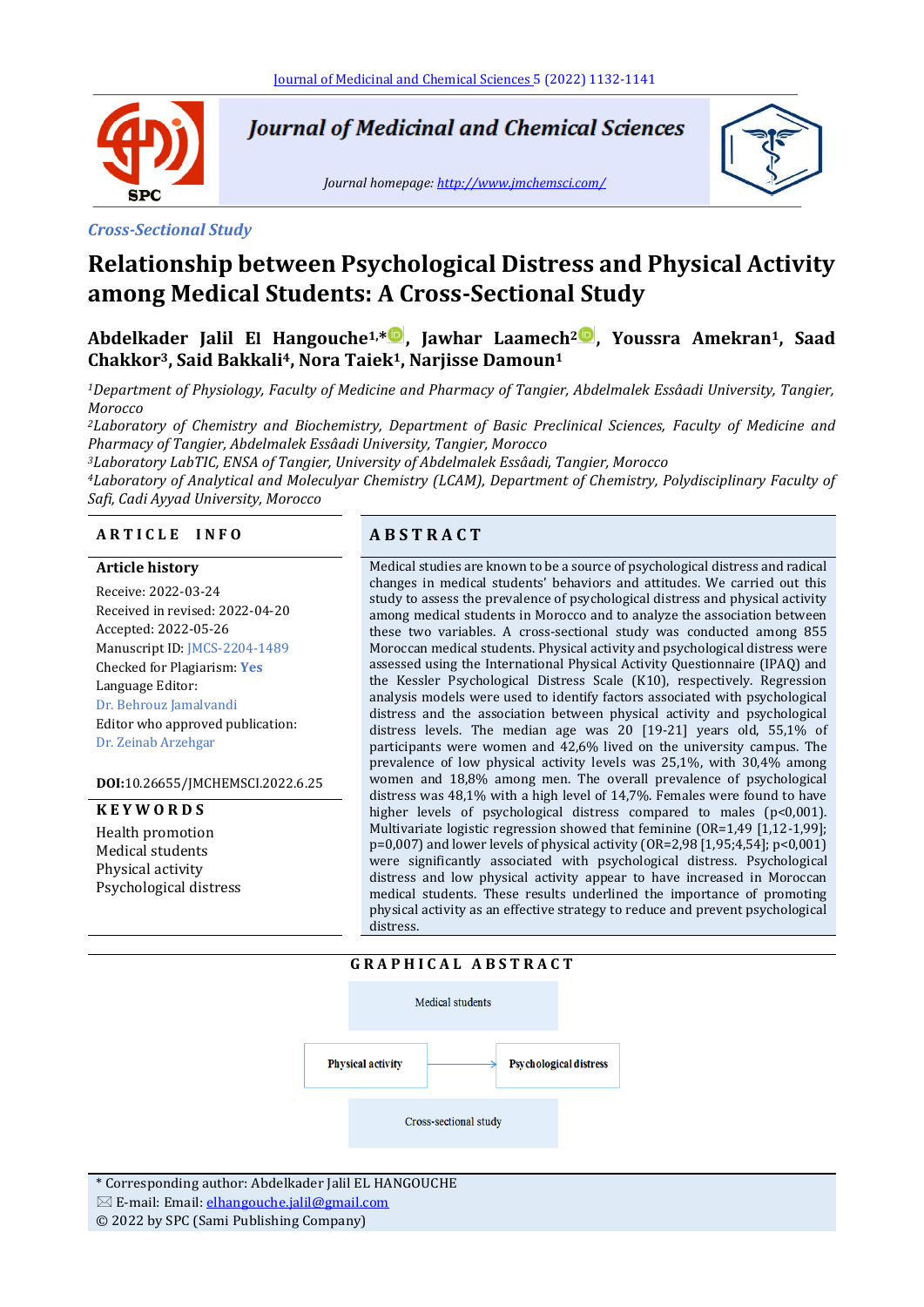# **Introduction**

Psychological distress, defined as an unpleasant subjective state associated with symptoms from the anxiety-depression spectrum that leads to poor mental health and impact level of functioning [1], is one of the most common indicators of the populations at risk of mental illness that could be targeted for prevention or intervention programs [2]. Physical activity promotion may be a key strategy for improving mental health and reducing psychological distress worldwide, given the strong and growing evidence that physical activity has well-being and mental health benefits clinical and non-clinical populations [3]. According to the World Health Organization (WHO), adults should be at least 150 minutes of moderate-intensity physical activity, or at least 75 minutes of vigorous-intensive physical activity throughout the week or an equivalent combination of moderate and vigorous-intensity physical activity. However, despite this recommendation, increasing levels of physical inactivity are seen worldwide and contribute to 5 million deaths each year [4]. However, Globally 1 in 4 individuals do not achieve these guidelines. [5]. Several mechanisms have been reported to explain the link between exercise and mental health, including biochemical mechanisms that include endorphin release, and increased serotonin and norepinephrine [6, 7]. Moreover, regular exercise increases self-esteem, reduces emotional strain, provides social interaction, promotes social support, and serves as a buffer against stressful events [8].

Among university medical students, poor physical activity and mental illness have been found to be prevalent [9]. High levels of psychological distress were observed in medical students in Australia  $[10]$ , Norway  $[11]$ , and Sweden  $[12]$ , as well as, physical activity has been shown to be low among medical students, as reported in Turkey and Thailand [13, 14]

Medical studies may have significantly negative effects on medical students [15]. The rigors of the medical curriculum, the availability of extracurricular activities and the academic outcomes may play an important role in the prevalence of depression and anxiety for students

during their medical education [16]. In general, before starting medical education, the proportion of medical students suffering from psychological distress is similar to that in the general population; however, this proportion may double by the end of the first year [17, 18]. Furthermore, Dyrbye et al., reported that the majority of US medical students experience at least one event of distress, such as depression, decreased mental quality of life; and those distressed students are more likely to drop out of medical career and suicide [19].

Due to the scarce consistent data regarding the association between physical activity and mental health (depression, anxiety and stress) in Morocco, especially among medical students, the present study was carried out to determine the prevalence of psychological distress and physical activity in medical students and to evaluate the association between these two variables.

# **Materials and Methods**

# *Study Design and Sampling Method*

A cross-sectional survey was conducted among Moroccan medical students affiliated to the faculty of Medicine and Pharmacy of Rabat-Morocco and the faculty of medicine and pharmacy of Tangier-Morocco a sample of 900 medical students was included. The sample size was calculated using the formula with the following assumptions: 95% confidence level, 1.96 ( $Z\alpha/2$ ), 50% proportion, and 5% degree of precision (d) [20].

The investigation was conducted in January-February 2020, during a period far away from the exams' period, to avoid the effect of additional stressful factors. Inclusion criteria were male and female medical students, aged between 18 and 30 years old. Exclusion criterion was having any type of physical or mental illness. Participation in the research was voluntary and informed consent was obtained from all participants before starting this cross-sectional non-interventional study.

# *Data collection and instruments*

The students were interviewed using a selfadministered questionnaire, consisting of three sections, each section included several questions to assess the following items: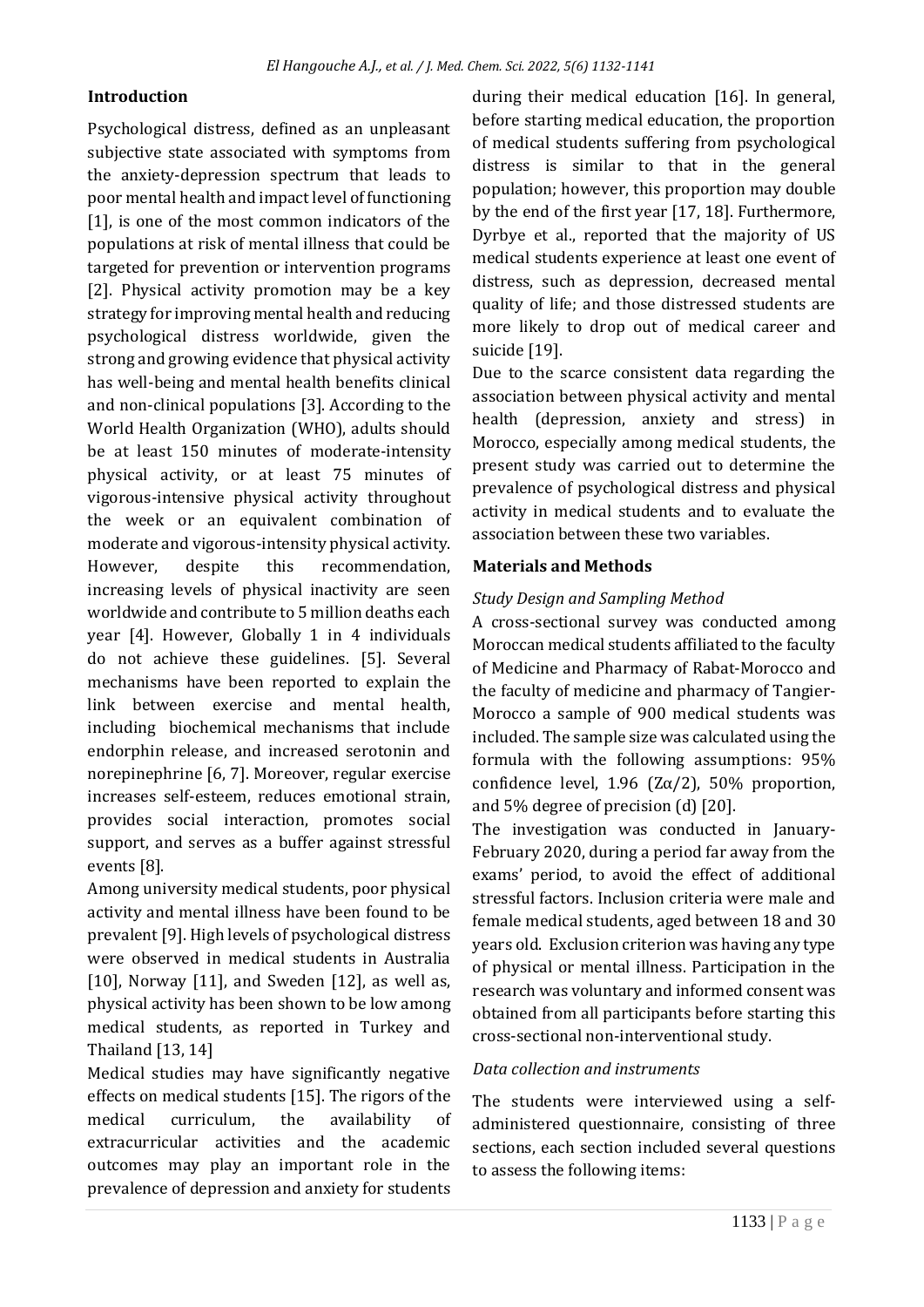1- The socio-demographic characteristics of the respondents (age, sex, body mass index, residence);

2- Evaluation of physical activity levels using the International Physical Activity Questionnaire (IPAQ) short form. The International Physical Activity Questionnaire (IPAQ) is a self-reported questionnaire that was developed and reported to be a validated and reliable tool for the assessment of physical activity. According to the IPAQ, PA is categorized into three levels [21, 22]:

**- Low Physical activity category:** No activity or some activity is reported but not enough to meet the following categories:

**- Moderate Physical activity category:** 3 or more days of vigorous activity for at least 20 min. per day, or 5 or more days of moderate-intensity activity or walking for at least 30 min. per day, or 5 or more days of any combination of walking, moderate intensity or vigorous intensity activities achieving a minimum of 600 METmin. week-1.

**- High Physical activity category:** 3 or more days of vigorous activity accumulating at least 1500 METmin·week-1 or 7 days of any combination of walking, moderate or vigorousintensity activities achieving a minimum of 3000 METmin·week-1.

3- Evaluation of the level of psychological distress using the Kessler Psychological Distress Scale (K10), a self-reported questionnaire on depression and general mental disorders. The score range for responses to the questionnaire is 10–50 points, and a higher score represents more psychological distress with an optimal cut-point of 24 for a psychological disorder. According to the scores, the following thresholds are created to determine levels of psychological distress: 10 - 19 (likely to be well), 20–24 (mild stress), 25–29 (moderate stress) and ≥30 (severe stress), applied to provide a measure of symptoms among the participants [23].

# *Statistical Analysis*

Data were analyzed using the Statistical Package for the Social Sciences (SPSS) software version 20.0 (SPSS, Chicago, IL, USA). The results on continuous variables were presented in median (IQR) and categorical data were presented in frequency (%).

Comparisons between stressed students and unstressed groups (defined by K10 score ≥20 and <20, respectively) were carried out by using the Mann-Whitney test for quantitative variables, and the Pearson Chi-square test for qualitative variables.

Univariate and multivariate logistic regression models were employed to identify factors associated with psychological distress. The 95% confidence intervals (CIs) were provided. Statistical significance was set at 0.05.

# **Results**

The survey included 855 medical university students randomly recruited from the faculties of Medicine and Pharmacy of Rabat and Tangier, Morocco. The response rate was 95%.

Among all participants, 55,1% were women. The median age of the included students was 20 and the median BMI was 21, 05 [19,35-23,4] Kg/m2, with 9,7% being overweight. As for the residential area, 42,6% of included students were living in the university campus.

The analysis of IPAQ responses showed that 76,6 % of students had low to moderate physical activity levels and females were less active compared to males (Figure 1). As for psychological distress levels, 48,1% of students presented symptoms of depression and anxiety while 14,7% of students had severe distress.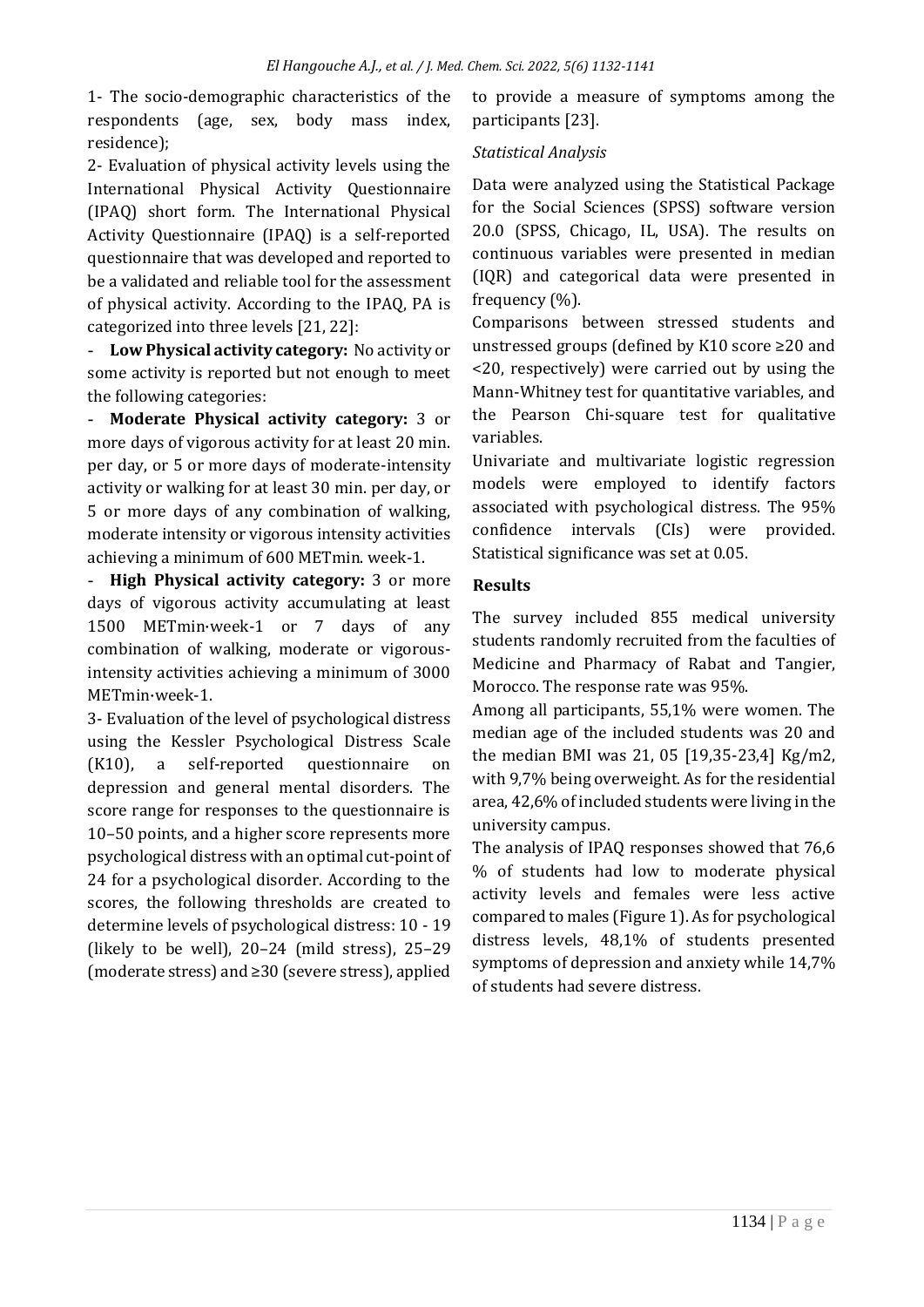

Figure 1: Level of physical activity among the study population according to the gender

Results of the comparison between the two groups "students with psychological distress" and "students without psychological distress", showed a statistically significant difference based on sex, with a p value < 0,001, i.e. women developed more stress than men, and on physical activity with a p value <0,001, low level of physical activity was more prevalent in the psychological distress group (Table1).

**Table 1:** Comparison between the two groups "unstressed students" and "stressed students" of the study

| population                  |                                               |                             |         |  |  |  |  |
|-----------------------------|-----------------------------------------------|-----------------------------|---------|--|--|--|--|
|                             | <b>Group</b> "Students                        | <b>Group</b> "Students with |         |  |  |  |  |
| <b>Variable</b>             | without psychological                         | psychological               | P value |  |  |  |  |
|                             | distress" $(n2=411)$<br>distress $" (n1=444)$ |                             |         |  |  |  |  |
| $Age(years)^*$              | 20 [19; 21]                                   | 19 [19; 21]                 | 0,001   |  |  |  |  |
| BMI $(kg/m^2)^*$            | 21,1 [19,4; 23,3]                             | 21 [19,3; 23,4]             | 0.93    |  |  |  |  |
| Gender**                    |                                               |                             |         |  |  |  |  |
| <b>Male</b>                 | 231 (52%)                                     | 153 (37,2%)                 | < 0.001 |  |  |  |  |
| Female                      | 213 (48%)                                     | 258 (62,8%)                 |         |  |  |  |  |
| Residence**                 |                                               |                             |         |  |  |  |  |
| <b>Parental</b>             | 247(55,6%)                                    | 244 (59,4%)                 | 0.27    |  |  |  |  |
| <b>University residence</b> | 197(44,4%)                                    | 167 (40,6%)                 |         |  |  |  |  |
| Physical activity**         |                                               |                             |         |  |  |  |  |
| High                        | 131(29,5%)                                    | 69 (6,8%)                   |         |  |  |  |  |
| <b>Moderate</b>             | 233 (52,5%)                                   | 207 (50,4%)                 | < 0.001 |  |  |  |  |
| Low                         | 80 (18%)                                      | 135 (32,8%)                 |         |  |  |  |  |

*\* Presented as median [IQR]*

*\*\* Presented as frequency (%)*

Adjusted regression analysis showed that female sex (OR=1,49; 95% IC=1,12-1,99; P=0,007), moderate level of physical activity (OR=1,58; 95%  $IC=1,1-2,29$ ;  $P=0,014$ ) and low level of physical activity (OR=2,98; 95% IC=1,95-4,54; P<0,001) were positively associated with increased psychological distress (Tables 2 and 3).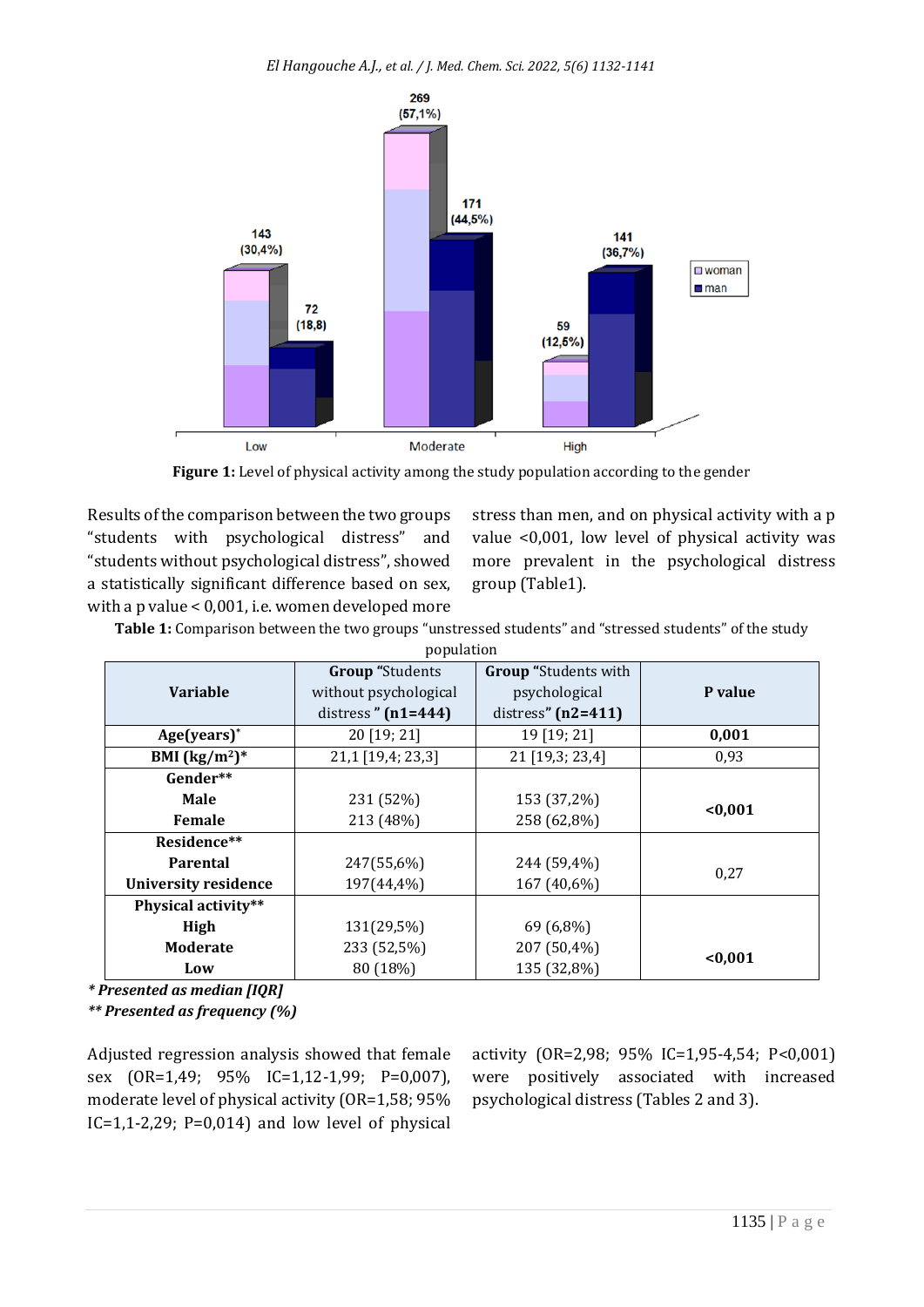### *El Hangouche A.J., et al. / J. Med. Chem. Sci. 2022, 5(6) 1132-1141*

| $\mathcal{L}$ . For $\mathcal{L}$ and $\mathcal{L}$ |                                                 |                                                             |              |                   |         |  |  |
|-----------------------------------------------------|-------------------------------------------------|-------------------------------------------------------------|--------------|-------------------|---------|--|--|
| <b>Variable</b>                                     | <b>Group</b> "Students<br>without psychological | <b>Group</b> "Students<br><b>Odds</b><br>with psychological |              | Confidence        | P value |  |  |
|                                                     | distress $"$ (n1=444)                           | distress" $(n2=411)$                                        | Ratio        | interval 95%      |         |  |  |
| $Age(years)^*$                                      | 20 [19-21]                                      | 19 [19-21]                                                  | 0,87         | $[0,8-0,95]$      | 0,001   |  |  |
| $BMI((Kg/m2)*$                                      | 21,1 [19,4-23,3]                                | 21 [19,3-23,4]                                              | 1,01         | $[0,99-1,04]$     | 0,26    |  |  |
| Gender**                                            |                                                 |                                                             |              |                   |         |  |  |
| Male                                                | 231 (52%)                                       | 153 (37,2%)                                                 | $\mathbf{1}$ |                   |         |  |  |
| Female                                              | 213 (48%)                                       | 258 (62,8%)                                                 | 1,83         | [1,39;2,4]        | < 0,001 |  |  |
| Residence**                                         |                                                 |                                                             |              |                   |         |  |  |
| <b>Parental</b>                                     | 247(55,6%)                                      | 244 (59,4%)                                                 | 1            |                   |         |  |  |
| <b>University</b>                                   | 197(44,4%)                                      | 167 (40,6%)                                                 | 0,86         | $[0,65-1,13]$     | 0,27    |  |  |
| residence                                           |                                                 |                                                             |              |                   |         |  |  |
| Physical activity**                                 |                                                 |                                                             |              |                   |         |  |  |
| High                                                | 131 (29,5%)                                     | 69 (16,8%)                                                  | 1            |                   |         |  |  |
| <b>Moderate</b>                                     | 233 (52,5%)                                     | 207 (50,4%)                                                 | 1,68         | $[1, 19 - 2, 38]$ | 0,003   |  |  |
| low                                                 | 80 (18%)                                        | 135 (32,8%)                                                 | 3,2          | $[2, 14 - 4, 79]$ | < 0,001 |  |  |

**Table 2:** Uivariate binary logistic regression analysis of factors associated with psychological distress among the study population

*\* Presented as median [IQR]*

*\*\* Presented as percentage (%)*

**Table 3:** Multivariate binary logistic regression analysis of factors associated with psychological distress among the study population

| <b>Variable</b>                            | <b>Group 1 "Students</b><br>without<br>psychological<br>distress" $(n1=444)$ | <b>Group 2 "Students</b><br>with psychological<br>distress" $(n2=411)$ | <b>Odds Ratio</b> | Confidence<br>interval<br>95% | P<br>value |
|--------------------------------------------|------------------------------------------------------------------------------|------------------------------------------------------------------------|-------------------|-------------------------------|------------|
| Age (years)*                               | 20 [19;21]                                                                   | 19 [19-21]                                                             | 0,87              | $[0, 8 - 0, 95]$              | 0,002      |
| BMI $(Kg/m2)^*$                            | 21,1 [19,4;23,3]                                                             |                                                                        | 1,02              | $[0,99-1,05]$                 | 0,25       |
| Gender**                                   |                                                                              |                                                                        |                   |                               |            |
| <b>Male</b>                                | 231(52%)                                                                     | 153 (37,2%)                                                            | 1                 |                               |            |
| Female                                     | 213 (48%)                                                                    | 258 (62,8%)                                                            | 1,49              | $[1, 12 - 1, 99]$             | 0,007      |
| Residence**                                |                                                                              |                                                                        |                   |                               |            |
| Parental<br><b>University</b><br>residence | 247 (55,6%)<br>197 (44,4%)                                                   | 244 (59,4%)<br>167 (40,6%)                                             | 1<br>0,91         | [0,68;1,21]                   | 0,52       |
| Physical activity**                        |                                                                              |                                                                        |                   |                               |            |
| High                                       | 131 (29,5%)                                                                  | 69 (16,8%)                                                             | 1                 |                               |            |
| <b>Moderate</b>                            | 233 (52,5%)                                                                  | 207 (50,4%)                                                            | 1,58              | $[1,1-2,29]$                  | 0,014      |
| low                                        | 80 (18%)                                                                     | 135 (32,8%)                                                            | 2,98              | $[1, 95 - 4, 54]$             | < 0,001    |

*\* Presented as median [IQR]* 

*\*\* Presented as frequency (%)*

The conclusion of "the more physically active the student is, the less stressed he is" was consolidated by the results of multinomial logistic regression between psychological distress and physical activity levels showing that low physical

activity levels significantly increased the risk of psychological distress, regardless of its severity, with an OR for severe psychological distress of 1,99; 95% IC= 1,14-3,5; p=0,016 and 4,01; 95% IC= 2,2-7,4; p<0,001, respectively (Table 4).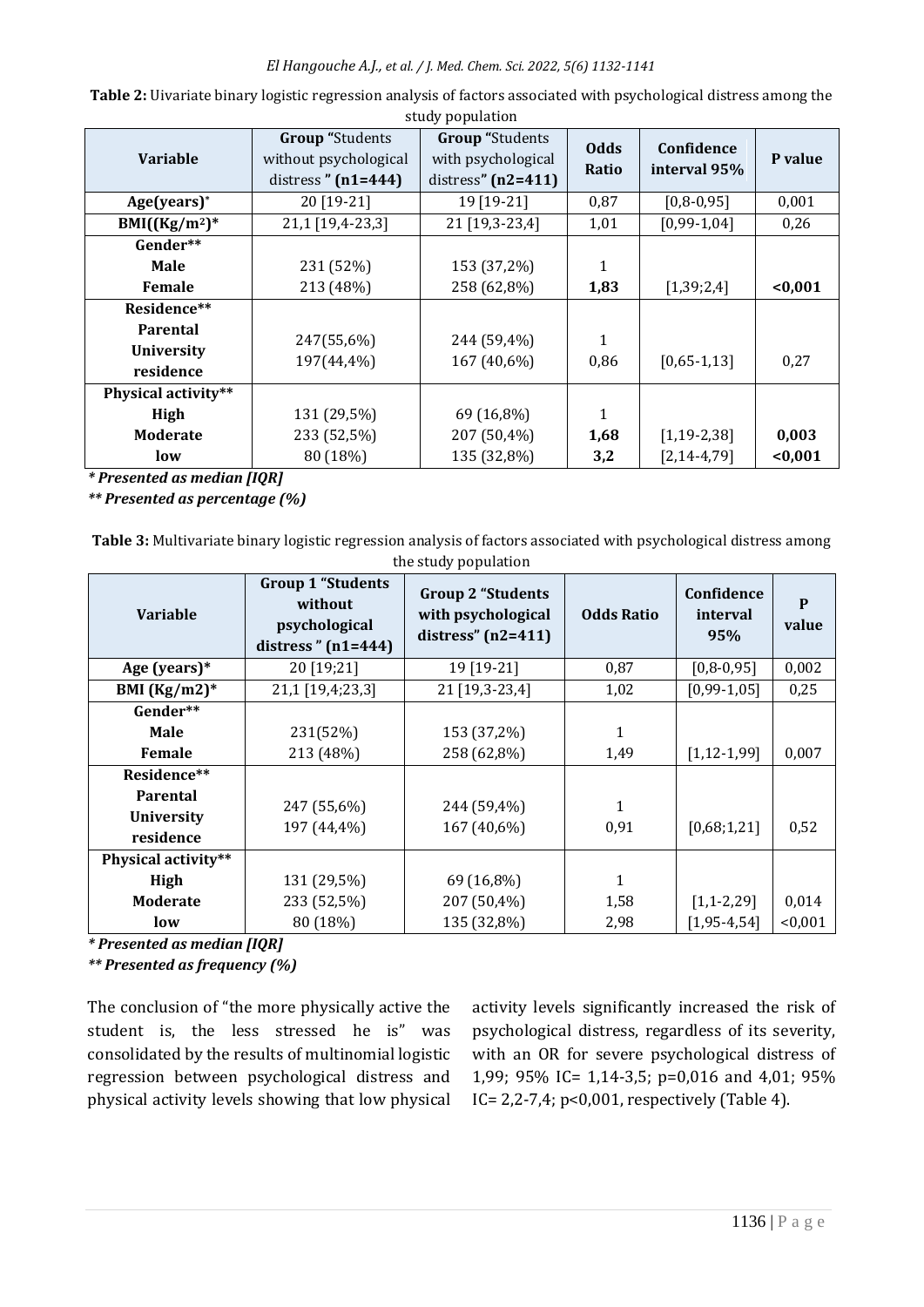*El Hangouche A.J., et al. / J. Med. Chem. Sci. 2022, 5(6) 1132-1141*

| <b>Variable</b>                                                                                      |          | $\epsilon$<br>Level of psychological distress |                 |                 |           |              |               |           |                  |         |
|------------------------------------------------------------------------------------------------------|----------|-----------------------------------------------|-----------------|-----------------|-----------|--------------|---------------|-----------|------------------|---------|
|                                                                                                      |          | Mild                                          |                 | <b>Moderate</b> |           |              | <b>Severe</b> |           |                  |         |
|                                                                                                      |          | <b>OR</b>                                     | 95% CI          | P               | <b>OR</b> | 95% CI       | P             | <b>OR</b> | 95% CI           |         |
| Level of<br>physical<br>activity<br>$\mathbf{a}$ $\mathbf{a}$ $\mathbf{b}$ $\mathbf{b}$ $\mathbf{c}$ | High     |                                               |                 |                 |           |              |               |           |                  |         |
|                                                                                                      | Moderate | 1,45                                          | $[0, 9 - 2, 3]$ | 0,102           | 1,82      | $[1,01-3,3]$ | 0,045         | 1,99      | $[1, 14 - 3, 5]$ | 0,016   |
|                                                                                                      | Low      | 2,84                                          | $[1,7-4,7]$     | < 0.001         | 3,08      | $[1,6-5,9]$  | 0,001         | 4,01      | $[2, 2 - 7, 4]$  | < 0,001 |

**Table 4:** Adjusted odds ratio values obtained by multiple multinomial analysis of the association between physical activity and psychological distress levels

*OR: Odds Ratio CI: Confidence Interval*

# **Discussion**

Psychological distress, usually described as a nonspecific mental health problem and characterized by depression and anxiety symptoms [2], has recently become a public health concern due to its high and increasing implication in several diseases and mortality risks[24].

The prevalence of psychological distress differs considerably according to the used tools for assessment, the time window of the survey and the cut-points applied to dichotomize the score of distress and to identify individuals with pathological distress [2]. It is approximately ranging from 13% to 35% in the general population [25]; but it can attain higher levels in some populations exposed to specific risk factors, such as medical students reaching 42-50% [10, 26]. Medical students have been reported in several studies that their medical training is a significant source of their high levels of stress [27]. In our study, 48,1% of the participants reported symptoms of psychological distress, and severe level, indicated by a score of 30 or more on the Kessler Psychological Distress Scale (K10) [23], was found in 14,7 % of medical students. This finding is in accordance with other studies' results; indeed the prevalence of psychological distress in medical students was 49,5 % among Iranian [28], 48 % in Turkish [29], and 63.8% in Saudi Arabia's students [30]. The difference between the prevalence found in each study compared with the others could be explained by the different instruments used, as mentioned above, or it could be due to the specificity of the medical studies and socio-demographic factors of each country [30].

The prevalence of psychological distress in our study was significantly higher among the female students in comparison to their male counterparts  $(62,8\%$  Vs. 37,2 %). This finding is similar to that of the Egyptian [31] and Saudi studies [32]; whereas other studies have shown that the gender difference was not significant [33]. However, none of the studies reporting this difference provided explanations for the significant difference in psychological distress considering both sexes. On the other hand, studies suggested that the most likely explanation might be multifactorial, including personality traits, socio-cultural aspects, biological components, or combinations of some or all of these factors. Fawzy et al., have explained the high levels of psychological stress among females by the fact that female medical students are more competitive, and tend to be more concerned about their grades and performance, thus, they can display depressive symptoms more easily [31].

Recently, increasing attention is being paid to risk factors and determinants of psychological distress among university students to support this highrisk population in preventing and coping with stress [34, 35]. Therefore, in the present study, we analyzed the association between psychological distress and physical activity in medical students and found that low level of physical activity is one of the primary targets of the world health organization to reduce non-communicable diseases such as stress and depression [5, 36].

In a cross-sectional analysis of community-based data, the prevalence of physical activity across 46 low and middle-income countries was 29,2 % [4]. And recently, a worldwide activity inequality has been reported by large-scale physical activity data of 111 countries around the world ranging from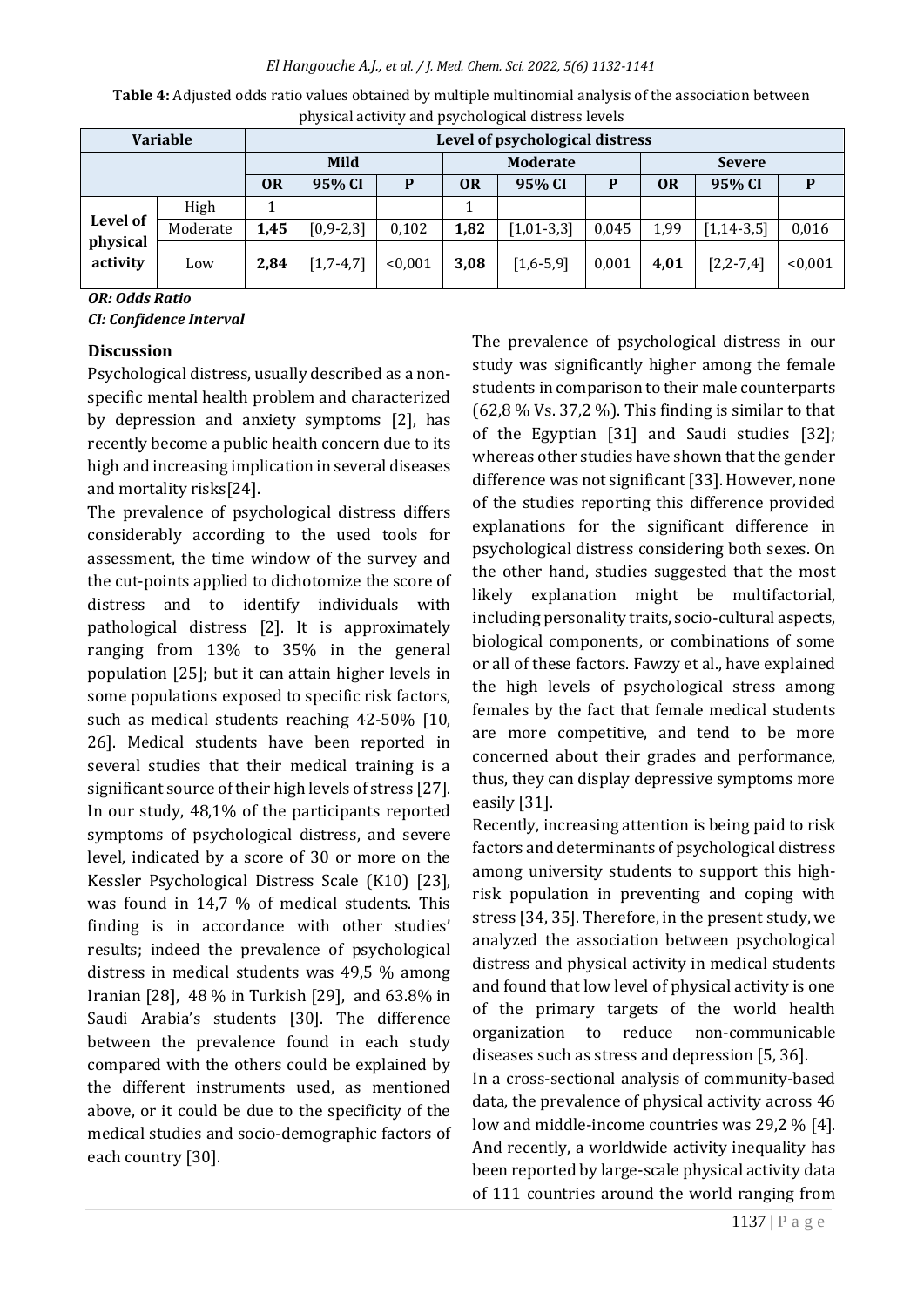low physical activity countries (e.g. Saudi Arabia) to high physical activity level countries (e.g. japan). Moreover, the authors identified lower physical activity sub-populations that could benefit most from interventions to promote physical activity [37].

In our survey, the results indicated that 25,1% of the medical students had a low level of physical activity, which is much higher than the finding related to the Moroccan population using comparable definitions of physical activity [22].In contrast, other previous studies reported that medical students in several countries engage in more physical activity than general adult populations in their respective countries [38]. Different levels of physical activity among studies might reflect the individual characteristics of each medical school. For instance, unsupportive policies and a lack of physical activity-friendly facilities may explain the insufficient physical activity among medical students in developing countries, including Morocco [10].

An interesting finding in our study was that there is a statistically significant association between students' level of physical activity and their psychological distress levels: A lower level of physical activity is unequivocally related to a higher psychological distress level. These results are in accordance with previous studies' findings on the general population [39].

The putative mechanisms of the effects of physical activity on anxiety and depression symptoms are not completely elucidated. However, many recent studies have reported that regular physical activity promotes mental health through neurogenesis and angiogenesis [6], neutralizes the effects of psychological stressors on cardiac reactivity, dampens stressor-evoked increases in stress hormones [39], and also improves selfesteem and encourages positive self-viewing, which is commonly compromised in medical students with or without depressive symptoms [6]. However, the correlation between physical activity and mental health seems to be bidirectional and reciprocal [3]. Indeed, several studies have highlighted the negative impact of stress on physical activity, and consider

psychological distress as a factor that can reduce the level of physical activity [36].

Further, COVID-19 and associated lockdown, social distancing and transition to digital learning have already been supposed to have detrimental effects on mental health. Therefore, levels of psychological distress found in this study would be increased during the COVID-19 pandemic, and may serve as a great comparator to report the difference in stress and physical activity between the pre-COVID period and during the pandemic [40].

# **Conclusion**

Medical students are considered a vulnerable population to psychological distress. Therefore, it is believed that the current findings can support the need for psychological management strategies, including the promotion of the physical activity. Future research with a larger sample sizes, and longitudinal and experimental study designs are required to confirm these findings and determine how promoting physical activity promotes mental health in this high-risk population.

# **Acknowledgment**

The authors gratefully acknowledge all those medical students who participated in and contributed to the study.

# **Funding**

This research did not receive any specific grant from fundig agencies in the public, commercial, or not-for-profit sectors.

# **Authors' contributions**

All authors contributed toward data analysis, drafting and revising the paper and agreed to responsible for all the aspects of this work.

# **Conflict of Interest**

The authors have no conflict of interest to declare.

# **ORCID:**

*Abdelkader Jalil EL HANGOUCHE <https://www.orcid.org/0000-0002-2617-6958> Jawhar LAAMECH <https://www.orcid.org/0000-0001-5922-8083>*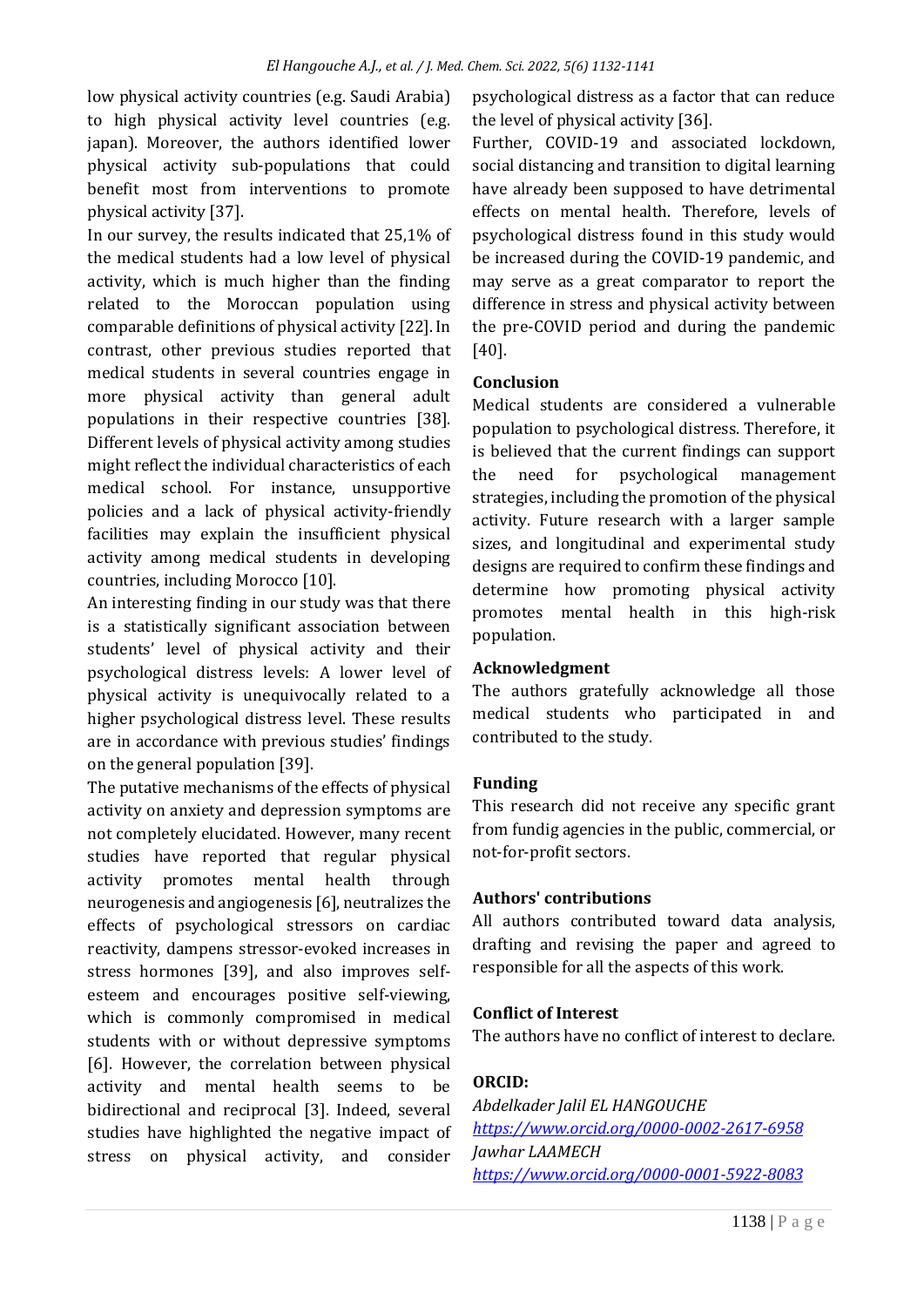# **References**

[1]. Bayram N., Bilgel N., The prevalence and socio-demographic correlations of depression, anxiety and stress among a group of university students, *Social psychiatry and psychiatric epidemiology*, 2008, **43**:667 [\[Crossref\]](https://doi.org/10.1007/s00127-008-0345-x), [\[Google](https://scholar.google.com/scholar?hl=de&as_sdt=0%2C5&q=The+prevalence+and+socio-demographic+correlations+of+depression%2C+anxiety+and+stress+among+a+group+of+university+students&btnG=)  [Scholar\]](https://scholar.google.com/scholar?hl=de&as_sdt=0%2C5&q=The+prevalence+and+socio-demographic+correlations+of+depression%2C+anxiety+and+stress+among+a+group+of+university+students&btnG=), [\[Publisher\]](https://link.springer.com/article/10.1007/s00127-008-0345-x)

[2]. Drapeau A., Marchand A., Beaulieu-Prévost D., Epidemiology of psychological distress, *Mental illnesses-understanding, prediction and control*, 2012, **69**:105 [\[Crossref\]](https://doi.org/10.5772/30872), [\[Google Scholar\]](https://scholar.google.com/scholar?hl=de&as_sdt=0%2C5&q=Epidemiology+of+Psychological+Distress&btnG=), [\[Publisher\]](https://www.intechopen.com/chapters/25512)

[3]. Rebar A.L., Taylor A., Physical activity and mental health; it is more than just a prescription, *Mental Health and Physical Activity*, 2017, **13**:77 [\[Crossref\]](https://doi.org/10.1016/j.mhpa.2017.10.004), [\[Google Scholar\]](https://scholar.google.com/scholar?hl=de&as_sdt=0%2C5&q=Physical+activity+and+mental+health%3B+it+is+more+than+just+a+prescription&btnG=), [\[Publisher\]](https://www.sciencedirect.com/science/article/abs/pii/S1755296617301539?via%3Dihub)

[4]. Bull F.C., Al-Ansari S.S., Biddle S., Borodulin K., Buman M.P., Cardon G., Carty C., Chaput J.P., Chastin S., Chou R., Dempsey P.C., DiPietro L., Ekelund U., Firth J., Friedenreich C.M., Garcia L., Gichu M., Jago R., Katzmarzyk P.T., Lambert E., Leitzmann M., Milton K., Ortega F.B., Ranasinghe C., Stamatakis E., Tiedemann A., Troiano R.P., van der Ploeg H.P., Wari V., Willumsen J.F., World Health Organization 2020 guidelines on physical activity and sedentary behaviour, *British journal of sports medicine*, 2020, **54**:1451 [\[Crossref\]](https://doi.org/10.1136/bjsports-2020-102955), [\[Google](https://scholar.google.com/scholar?hl=de&as_sdt=0%2C5&q=World+Health+Organization+2020+guidelines+on+physical+activity+and+sedentary+behaviour&btnG=)  [Scholar\]](https://scholar.google.com/scholar?hl=de&as_sdt=0%2C5&q=World+Health+Organization+2020+guidelines+on+physical+activity+and+sedentary+behaviour&btnG=), [\[Publisher\]](https://bjsm.bmj.com/content/54/24/1451)

[5]. Global recommendations on physical activity for health [\[Publisher\]](https://www.who.int/publications/i/item/9789241599979)

[6]. Fox K.R., The influence of physical activity on mental well-being, *Public health nutrition*, 1999, **2**:411 [\[Crossref\]](https://doi.org/10.1017/s1368980099000567), [\[Google Scholar\]](https://scholar.google.com/scholar?hl=de&as_sdt=0%2C5&q=The+influence+of+physical+activity+on+mental+well-being&btnG=), [\[Publisher\]](https://www.cambridge.org/core/journals/public-health-nutrition/article/influence-of-physical-activity-on-mental-wellbeing/3C363AEECE5C8CAC490A585BA29E6BF8)

[7]. Morgan W.P. Physical Activity And Mental Health (1st ed.). Taylor & Francis, 1997 [Google [Scholar\]](https://scholar.google.com/scholar?hl=en&as_sdt=0%2C5&q=+%5B7%5D.%09Morgan%2C+W.P.+Physical+Activity+And+Mental+Health+%281st+ed.%29.+Taylor+%26+Francis%2C+1997+&btnG=)

[8]. Sagatun A., Søgaard A.J., Bjertness E., Selmer R., Heyerdahl S., The association between weekly hours of physical activity and mental health: a three-year follow-up study of 15–16-year-old students in the city of Oslo, Norway, *BMC public*  health, 2007, 7:1 [\[Crossref\]](https://doi.org/10.1186/1471-2458-7-155), [\[Google Scholar\]](https://scholar.google.com/scholar?hl=de&as_sdt=0%2C5&q=The+association+between+weekly+hours+of+physical+activity+and+mental+health%3A+A+three-year+follow-up+study+of+15%E2%80%9316-year-old+students+in+the+city+of+Oslo%2C+Norway&btnG=), [\[Publisher\]](https://bmcpublichealth.biomedcentral.com/articles/10.1186/1471-2458-7-155)

[9]. Bore M., Kelly B., Nair B., Potential predictors of psychological distress and well-being in medical students: a cross-sectional pilot study, *Advances in medical education and practice*, 2016, **7**:125 [\[Crossref\]](https://doi.org/10.2147/AMEP.S96802), [\[Google Scholar\]](https://scholar.google.com/scholar?hl=de&as_sdt=0%2C5&q=Potential+predictors+of+psychological+distress+and+well-being+in+medical+students%3A+a+cross-sectional+pilot+study&btnG=), [\[Publisher\]](https://www.dovepress.com/potential-predictors-of-psychological-distress-and-well-being-in-medic-peer-reviewed-fulltext-article-AMEP)

[10].Leahy C.M., Peterson R.F., Wilson I.G., Newbury J.W., Tonkin A.L., Turnbull D., Distress levels and self-reported treatment rates for medicine, law, psychology and mechanical engineering tertiary students: cross-sectional study, *Australian & New Zealand Journal of Psychiatry*, 2010, **44**:608 [\[Crossref\]](https://doi.org/10.3109/00048671003649052), [\[Google](https://scholar.google.com/scholar?hl=de&as_sdt=0%2C5&q=Distress+Levels+and+Self-Reported+Treatment+Rates+for+Medicine%2C+Law%2C+Psychology+and+Mechanical+Engineering+Tertiary+Students%3A+Cross-Sectional+Study&btnG=)  [Scholar\]](https://scholar.google.com/scholar?hl=de&as_sdt=0%2C5&q=Distress+Levels+and+Self-Reported+Treatment+Rates+for+Medicine%2C+Law%2C+Psychology+and+Mechanical+Engineering+Tertiary+Students%3A+Cross-Sectional+Study&btnG=), [\[Publisher\]](https://journals.sagepub.com/doi/10.3109/00048671003649052)

[11].Midtgaard M., Ekeberg Ø., Vaglum P., Tyssen R., Mental health treatment needs for medical students: a national longitudinal study, *European Psychiatry*, 2008, **23**:505 [\[Crossref\]](https://doi.org/10.1016/j.eurpsy.2008.04.006), [\[Google](https://scholar.google.com/scholar?hl=de&as_sdt=0%2C5&q=Mental+health+treatment+needs+for+medical+students%3A+a+national+longitudinal+study&btnG=)  [Scholar\]](https://scholar.google.com/scholar?hl=de&as_sdt=0%2C5&q=Mental+health+treatment+needs+for+medical+students%3A+a+national+longitudinal+study&btnG=), [\[Publisher\]](https://www.cambridge.org/core/journals/european-psychiatry/article/abs/mental-health-treatment-needs-for-medical-students-a-national-longitudinal-study/DBE7EC8FC042418744AE1103E969E872)

[12].Dahlin M.E., Runeson B., Burnout and psychiatric morbidity among medical students entering clinical training: a three year prospective questionnaire and interview-based study, *BMC Medical education*, 2007, **7**:6 [\[Crossref\]](https://doi.org/10.1186/1472-6920-7-6), [\[Google](https://scholar.google.com/scholar?hl=de&as_sdt=0%2C5&q=Burnout+and+psychiatric+morbidity+among+medical+students+entering+clinical+training%3A+a+three+year+prospective+questionnaire+and+interview-based+study.&btnG=)  [Scholar\]](https://scholar.google.com/scholar?hl=de&as_sdt=0%2C5&q=Burnout+and+psychiatric+morbidity+among+medical+students+entering+clinical+training%3A+a+three+year+prospective+questionnaire+and+interview-based+study.&btnG=), [\[Publisher\]](https://bmcmededuc.biomedcentral.com/articles/10.1186/1472-6920-7-6)

[13].Nacar M., Cetinkaya F., Baykan Z., Yilmazel G., Elmali F., Hazardous health behaviour among medical students: a study from Turkey, *Asian Pacific journal of cancer prevention*, 2015, **16**:7675 [\[Crossref\]](https://doi.org/10.7314/apjcp.2015.16.17.7675), [\[Google Scholar\]](https://scholar.google.com/scholar?hl=de&as_sdt=0%2C5&q=Hazardous+Health+Behaviour+among+Medical+Students%3A+a+Study+from+Turkey&btnG=), [\[Publisher\]](http://koreascience.or.kr/article/JAKO201501255363293.page)

[14].Wattanapisit A., Fungthongcharoen K., Saengow U., Vijitpongjinda S., Physical activity among medical students in Southern Thailand: a mixed methods study, *BMJ open*, 2016, **6**:e013479 [\[Crossref\]](https://doi.org/10.1136/bmjopen-2016-013479), [\[Google Scholar\]](https://scholar.google.com/scholar?hl=de&as_sdt=0%2C5&q=Physical+activity+among+medical+students+in+Southern+Thailand%3A+a+mixed+methods+study&btnG=), [\[Publisher\]](https://bmjopen.bmj.com/content/6/9/e013479)

[15].Smith C.K., Peterson D.F., Degenhardt B.F., Johnson J.C., Depression, anxiety, and perceived hassles among entering medical students, *Psychology, health & medicine*, 2007, **12**:31 [\[Crossref\]](https://doi.org/10.1080/13548500500429387), [Google [Scholar\]](https://scholar.google.com/scholar?hl=de&as_sdt=0%2C5&q=Depression%2C+anxiety%2C+and+perceived+hassles+among+entering+medical+students&btnG=), [\[Publisher\]](https://www.tandfonline.com/doi/abs/10.1080/13548500500429387)

[16]. Yusoff M.S.B., A multicenter study on validity of the Medical Student Stressor Questionnaire (MSSQ). *International Medical Journal*, 2011, **18**:172 [\[Google Scholar\]](https://scholar.google.com/scholar?hl=en&as_sdt=0%2C5&q=Yusoff%2C+M.S.B.%2C+2011.+A+multicenter+study+on+validity+of+the+Medical+Student+Stressor+Questionnaire+%28MSSQ%29.+International+Medical+Journal%2C+18%281%29%2C+pp.14-18.&btnG=)

[17].Dyrbye L.N., Harper W., Durning S.J., Moutier C., Thomas M.R., Massie F.S., Eacker A., Power D.V., Szydlo D.W., Sloan J.A., Shanafelt T.D., Patterns of distress in US medical students, *Medical teacher*, 2011, **33**:834 [\[Crossref\]](https://doi.org/10.3109/0142159X.2010.531158), [\[Google Scholar\]](https://scholar.google.com/scholar?hl=de&as_sdt=0%2C5&q=Patterns+of+distress+in+US+medical+students&btnG=), [\[Publisher\]](https://www.tandfonline.com/doi/full/10.3109/0142159X.2010.531158)

[18].Charan J., Biswas T., How to calculate sample size for different study designs in medical research?, *Indian journal of psychological medicine*, 2013, **35**:121 [\[Crossref\]](https://doi.org/10.4103/0253-7176.116232), [\[Google](https://scholar.google.com/scholar?hl=de&as_sdt=0%2C5&q=How+to+Calculate+Sample+Size+for+Different+Study+Designs+in+Medical+Research%3F&btnG=)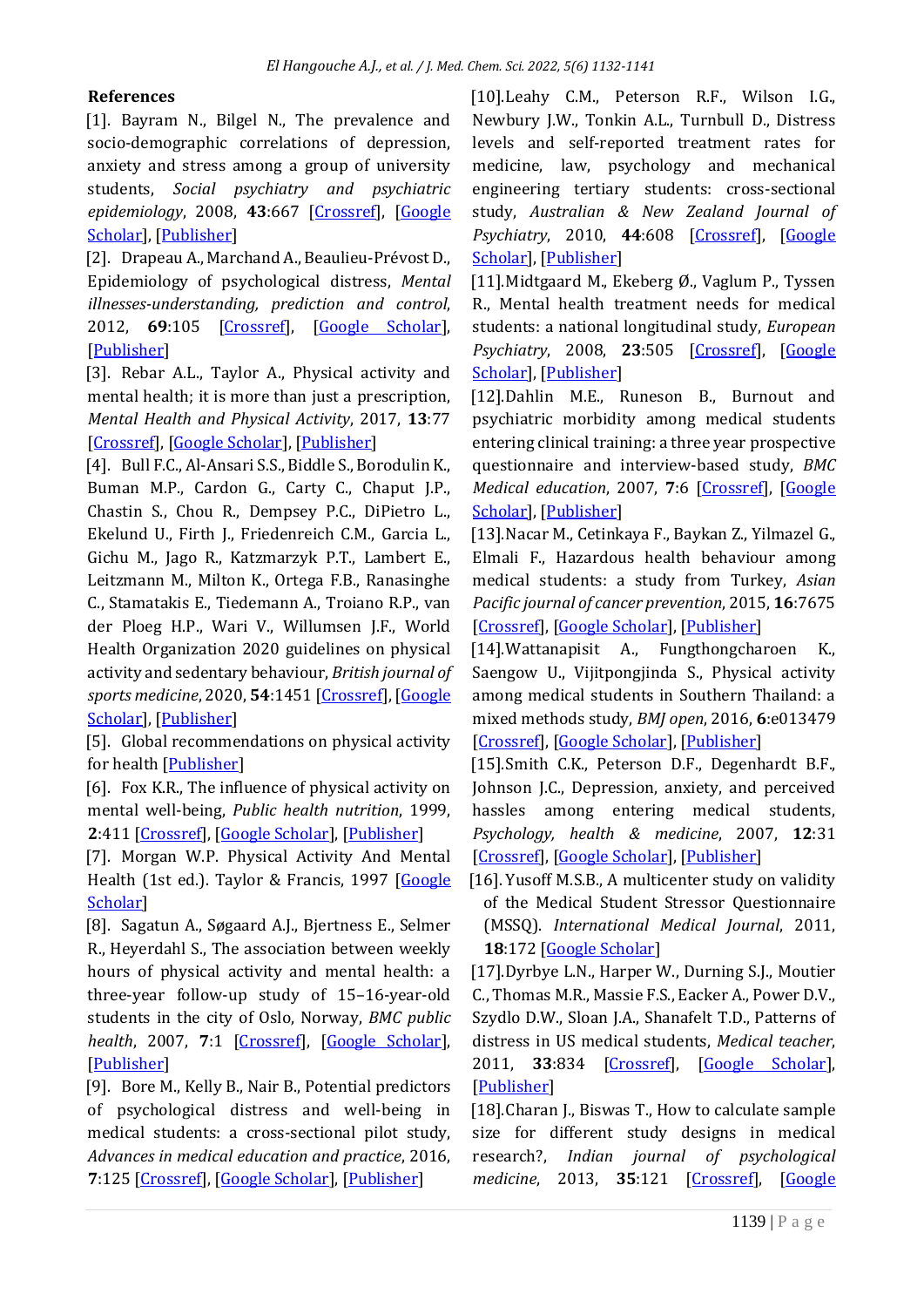# [Scholar\]](https://scholar.google.com/scholar?hl=de&as_sdt=0%2C5&q=How+to+Calculate+Sample+Size+for+Different+Study+Designs+in+Medical+Research%3F&btnG=), [\[Publisher\]](https://journals.sagepub.com/doi/10.4103/0253-7176.116232)

[19].International Physical Activity Questionnaire, [\[Publisher\]](https://sites.google.com/site/theipaq/)

[20].Craig C.L., Marshall A.L., Sjöström M., Bauman A.E., Booth M.L., Ainsworth B.E., Pratt M., Ekelund U., Yngve A., Sallis J.F., Oja P., International physical activity questionnaire: 12-country reliability and validity, *Medicine & science in sports & exercise*, 2003, **35**:1381 [\[Crossref\]](https://doi.org/10.1249/01.MSS.0000078924.61453.FB), [\[Google Scholar\]](https://scholar.google.com/scholar?hl=de&as_sdt=0%2C5&q=International+Physical+Activity+Questionnaire%3A+12-Country+Reliability+and+Validity&btnG=), [\[Publisher\]](https://journals.lww.com/acsm-msse/Fulltext/2003/08000/International_Physical_Activity_Questionnaire_.20.aspx)

[21].Kessler R.C., Andrews G., Colpe L.J., Hiripi E., Mroczek D.K., Normand S.L.T., Walters E.E., Zaslavsky A.M., Short screening scales to monitor population prevalences and trends in non-specific psychological distress, *Psychological medicine*,, 2002, **32**:959 [\[Crossref\]](https://doi.org/10.1017/s0033291702006074), [\[Google Scholar\]](https://scholar.google.com/scholar?hl=de&as_sdt=0%2C5&q=Short+screening+scales+to+monitor+population+prevalences+and+trends+in+non-specific+psychological+distress&btnG=), [\[Publisher\]](https://www.cambridge.org/core/journals/psychological-medicine/article/abs/short-screening-scales-to-monitor-population-prevalences-and-trends-in-nonspecific-psychological-distress/F141675CCD0E08C0FB98E01C006B4E0D)

[22].Hockey M., Rocks T., Ruusunen A., Jacka F.N., Huang W., Liao B., Aune D., Wang Y., Nie J., O'Neil A., Psychological distress as a risk factor for allcause, chronic disease-and suicide-specific mortality: a prospective analysis using data from the National Health Interview Survey, *Social psychiatry and psychiatric epidemiology*, 2022, **57**:541 [\[Crossref\]](https://doi.org/10.1007/s00127-021-02116-7), [\[Google Scholar\]](https://scholar.google.com/scholar?hl=de&as_sdt=0%2C5&q=Psychological+distress+as+a+risk+factor+for+all-cause%2C+chronic+disease-+and+suicide-specific+mortality%3A+a+prospective+analysis+using+data+from+the+National+Health+Interview+Survey&btnG=), [\[Publisher\]](https://link.springer.com/article/10.1007/s00127-021-02116-7)

[23].de Gelder R., Koster E.M., van Buren L.P., van Ameijden E.J.C., Harrison A., Birt C.A., Verma A., Differences in adults' health and health behaviour between 16 European urban areas and the associations with socio-economic status and physical and social environment, *The European Journal of Public Health*, 2017, **27**:93 [\[Crossref\]](https://doi.org/10.1093/eurpub/ckv141), [\[Google Scholar\]](https://scholar.google.com/scholar?hl=de&as_sdt=0%2C5&q=Differences+in+adults%E2%80%99+health+and+health+behaviour+between+16+European+urban+areas+and+the+associations+with+socio-economic+status+and+physical+and+social+environment+&btnG=), [\[Publisher\]](https://academic.oup.com/eurpub/article/27/suppl_2/93/2622372)

[24]. Jafari N., Loghmani A., Montazeri A., Mental health of Medical Students in Different Levels of Training , International journal of preventive medicine, 2012, **3**:S107 [\[Google Scholar\]](https://scholar.google.com/scholar?hl=en&as_sdt=0%2C5&q=Mental+health+of+medical+students+in+different+levels+of+training&btnG=), [\[Publisher\]](https://www.ncbi.nlm.nih.gov/pmc/articles/PMC3399312/)

[25]. Aktekin M., Karaman T., Senol Y.Y., Erdem S., Erengin H., Akaydin M., Anxiety, depression and stressful life events among medical students: a prospective study in Antalya, Turkey, Medical Education, 2001, **35**:12 [\[Google Scholar\]](https://scholar.google.com/scholar?hl=en&as_sdt=0%2C5&q=+%5B25%5D.%09Aktekin+M.%2C+Karaman+T.%2C+Senol+Y.Y.%2C+Erdem+S.%2C+Erengin+H.%2C+Akaydin+M.%2C+Med+Educ%2C+2001%2C+35%3A12+&btnG=)

[26].Yusoff M.S.B., Abdul Rahim A.F., Baba A.A., Ismail S.B., Mat Pa M.N., Esa A.R., The impact of medical education on psychological health of students: a cohort study, *Psychology, health & medicine*, 2013, **18**:420 [\[Crossref\]](https://doi.org/10.1080/13548506.2012.740162), [\[Google](https://scholar.google.com/scholar?hl=de&as_sdt=0%2C5&q=The+impact+of+medical+education+on+psychological+health+of+students%3A+A+cohort+study&btnG=) 

# [Scholar\]](https://scholar.google.com/scholar?hl=de&as_sdt=0%2C5&q=The+impact+of+medical+education+on+psychological+health+of+students%3A+A+cohort+study&btnG=), [\[Publisher\]](https://www.tandfonline.com/doi/abs/10.1080/13548506.2012.740162)

[27]. Abdulghani H.M., AlKanhal A.A., Mahmoud E.S., Ponnamperuma G.G., Alfaris E.A., Stress and its effects on medical students: a cross-sectional study at a college of medicine in Saudi Arabia. *Journal of Health, Population, and Nutrition*, 2011, **29**:516 [\[Google Scholar\]](https://scholar.google.com/scholar?hl=en&as_sdt=0%2C5&q=+%5B27%5D.%09Abdulghani+H.M.%2C+AlKanhal+A.A.%2C+Mahmoud+E.S.%2C+Ponnamperuma+G.G.%2C+Alfaris+E.A.%2C+J+Health+Popul+Nutr%2C+2011%2C+29%3A516+&btnG=)

[28].Fawzy M., Hamed S.A., Prevalence of psychological stress, depression and anxiety among medical students in Egypt, *Psychiatry research*, 2017, **255**:186 [\[Crossref\]](https://doi.org/10.1016/j.psychres.2017.05.027), [\[Google](https://scholar.google.com/scholar?hl=de&as_sdt=0%2C5&q=Prevalence+of+psychological+stress%2C+depression+and+anxiety+among+medical+students+in+Egypt&btnG=)  [Scholar\]](https://scholar.google.com/scholar?hl=de&as_sdt=0%2C5&q=Prevalence+of+psychological+stress%2C+depression+and+anxiety+among+medical+students+in+Egypt&btnG=), [\[Publisher\]](https://www.sciencedirect.com/science/article/abs/pii/S0165178116313002?via%3Dihub)

[29]. Firth J., Levels and sources of stress in medical students, *British medical journal (Clinical research ed.),* 1986, **292**:1177 [\[Crossref\]](https://doi.org/10.1136/bmj.292.6529.1177), [\[Google Scholar\]](https://scholar.google.com/scholar?hl=de&as_sdt=0%2C5&q=Levels+and+sources+of+stress+in+medical+students.&btnG=), [\[Publisher\]](https://www.bmj.com/content/292/6529/1177)

[30].Mahroon Z.A., Borgan S.M., Kamel C., Maddison W., Royston M., Donnellan C., Factors associated with depression and anxiety symptoms among medical students in Bahrain, *Academic Psychiatry*, 2018, **42**:31 [\[Crossref\]](https://doi.org/10.1007/s40596-017-0733-1), [\[Google](https://scholar.google.com/scholar?hl=de&as_sdt=0%2C5&q=Factors+Associated+with+Depression+and+Anxiety+Symptoms+Among+Medical+Students+in+Bahrain.&btnG=)  [Scholar\]](https://scholar.google.com/scholar?hl=de&as_sdt=0%2C5&q=Factors+Associated+with+Depression+and+Anxiety+Symptoms+Among+Medical+Students+in+Bahrain.&btnG=), [\[Publisher\]](https://link.springer.com/article/10.1007/s40596-017-0733-1)

[31].Aboalshamat K., Hou X.Y., Strodl E., Psychological well-being status among medical and dental students in Makkah, Saudi Arabia: A cross-sectional study, *Medical teacher*, 2015, **37**:S75 [\[Crossref\]](https://doi.org/10.3109/0142159X.2015.1006612), [\[Google Scholar\]](https://scholar.google.com/scholar?hl=de&as_sdt=0%2C5&q=Psychological+well-being+status+among+medical+and+dental+students+in+Makkah%2C+Saudi+Arabia%3A+A+cross-sectional+study&btnG=), [\[Publisher\]](https://www.tandfonline.com/doi/full/10.3109/0142159X.2015.1006612)

[32].Bauman A.E., Reis R.S., Sallis J.F., Wells J.C., Loos R.J., Martin B.W., Lancet Physical Activity Series Working Group, Correlates of physical activity: why are some people physically active and others not?, *The lancet*, 2012, **380**:258 [\[Crossref\]](https://doi.org/10.1016/S0140-6736(12)60735-1), [\[Google Scholar\]](https://scholar.google.com/scholar?hl=de&as_sdt=0%2C5&q=Correlates+of+physical+activity%3A+why+are+some+people+physically+active+and+others+not%3F&btnG=), [\[Publisher\]](https://www.thelancet.com/journals/lancet/article/PIIS0140-6736(12)60735-1/fulltext)

[33].Althoff T., Sosič R., Hicks J.L., King A.C., Delp S.L., Leskovec J., Large-scale physical activity data reveal worldwide activity inequality, *Nature*, 2017, **547**:336 [\[Crossref\]](https://doi.org/10.1038/nature23018), [\[Google Scholar\]](https://scholar.google.com/scholar?hl=de&as_sdt=0%2C5&q=Large-scale+physical+activity+data+reveal+worldwide+activity+inequality&btnG=), [\[Publisher\]](https://www.nature.com/articles/nature23018)

[34].Stanford F.C., Durkin M.W., Stallworth J.R., Blair S.N., Comparison of physical activity levels in physicians and medical students with the general adult population of the United States, *The Physician and sportsmedicine*, 2013, **41**:86 [\[Crossref\]](https://doi.org/10.3810/psm.2013.11.2039), [\[Google Scholar\]](https://scholar.google.com/scholar?hl=de&as_sdt=0%2C5&q=Comparison+of+Physical+Activity+Levels+in+Physicians+and+Medical+Students+with+the+General+Adult+Population+of+the+United+States&btnG=), [\[Publisher\]](https://www.tandfonline.com/doi/abs/10.3810/psm.2013.11.2039)

[35].Perales F., Pozo-Cruz J.D., Pozo-Cruz B.D., Impact of physical activity on psychological distress: a prospective analysis of an Australian national sample, *American journal of public health*,